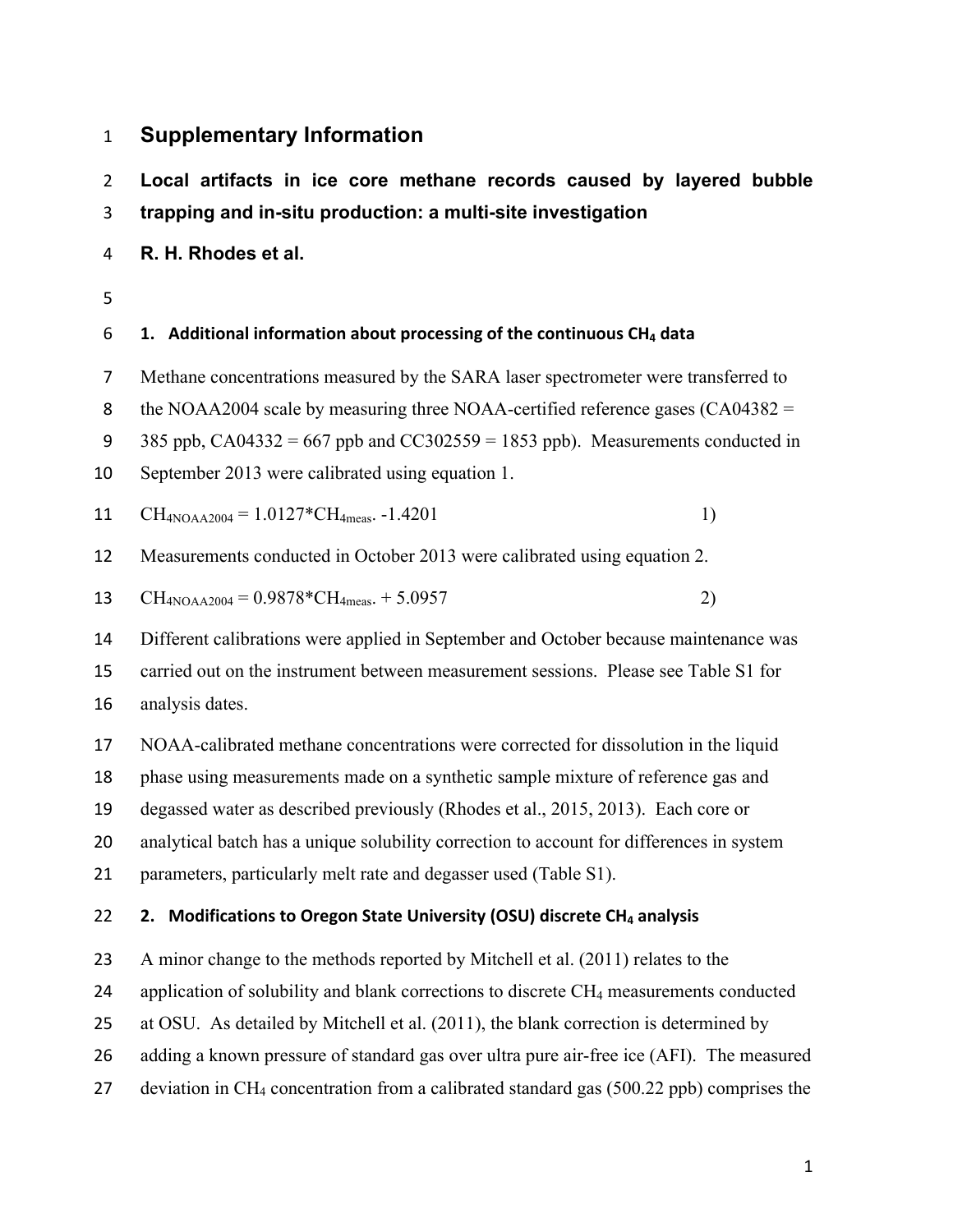blank correction. The solubility correction (SC) is determined by performing a secondary

- 2 melt-refreeze cycle. The high solubility of  $CH_4$  relative to  $N_2$  results in a  $CH_4$  depletion
- in the the measured sample. We have modified how these corrections are applied.

4 Previously, corrected  $CH_4$  (CH<sub>4 cor</sub>) values were calculated using equation 3.

5 
$$
CH_{4 \text{ cor}} = (CH_{4 \text{ sample}} - CH_{4 \text{ blank}}) * SC
$$
 3)

This calculation underestimates the solubility effect on the blank, and therefore ultimately

7 also underestimates  $CH_{4 \text{ cor}}$ . The revised calculation fully accounts for the solubility

effect on the blank and sample measurements (eq. 4).

CH4 cor – (CH4 sample \* SC – CH4 AFI) \* -CH4 standard 4)

10 CH $_{4 \text{ AFI}}$  values on the OSU system are typically 505 ppb, meaning that measurements corrected using equation 4 (as this study) are 8.5 ppb higher than those corrected using equation 3.

### **3. Splicing,of,Tunu13,Main,and,Tunu13,B,records**

Ice from Tunu13 B core was analysed instead of Tunu13 Main core for sections with

poor Main core quality. Tunu13 B core CH4 and chemistry data are spliced into the

Tunu13 Main record for the following depth ranges: 139.9–136.3 m, 131.5–128.6 m,

128.0–120.4 m & 105.2–99.63 m. Comparison between Tunu13 Main and B chemistry

records suggested that there was a 40 cm depth offset between the two cores. All Tunu13

19 B core depths were increased by 40 cm before splicing the  $CH<sub>4</sub>$  and chemistry data into

the Tunu13 Main record.

#### **4. Calculation of peak-to-peak amplitude**

22 The peak-to-peak amplitude of the high frequency  $CH_4$  residual was calculated using a

- publically available Matlab function called Peakdet (eq. 5).
- [MAXTAB,(MINTAB](=(PEAKDET(V,(DELTA)( 5)

- This function finds the local minima and maxima in the vector V. A data point is
- considered to be a maximum if it is the highest value and was preceded by a values lower
- 27 by  $>=$ DELTA. DELTA is set to 2 ppb, slightly greater than the 2 $\sigma$  internal precision.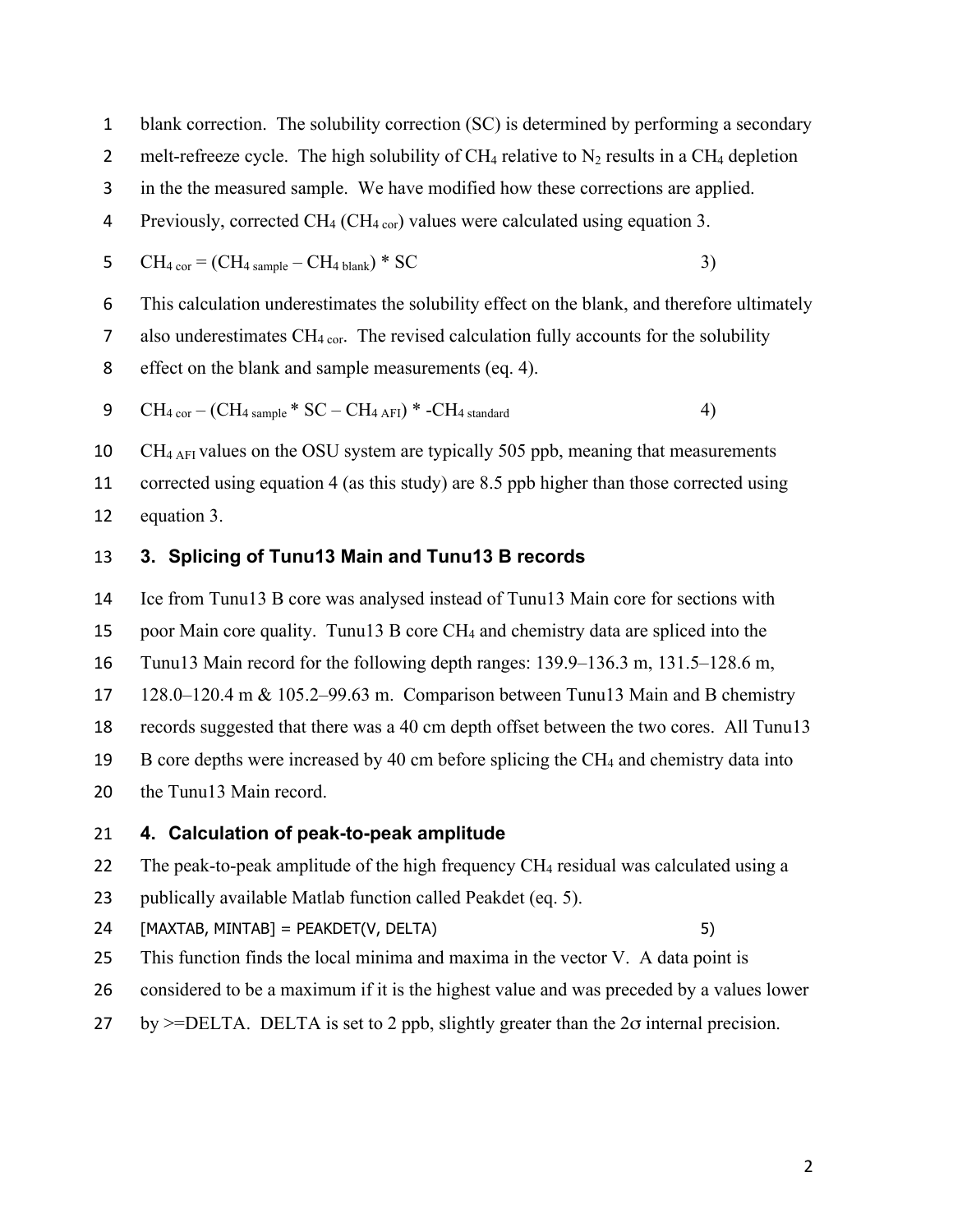

### 1

2 Figure S1: Locations of ice cores analyzed in study or referred to in the text. Greenland on 3 left panel: Tunu(13) (78.035ºN, 33.879ºW), 2,200 m elevation; North Greenland Eemian 4 (NEEM) (77.45ºN, 51.06ºW), elevation 2,450 m; North Greenland Ice Sheet Project 5 (NGRIP) (75.10ºN, 42.32ºW), elevation 2,917 m; Greenland Ice Sheet Project 2 (GISP2) 6 (72.60ºN, 38.5ºW), 3207 m elevation; D4 (71.40ºN, 43.08ºW), elevation 2,713 m. 7 Antarctica on right panel: B40 (75.001ºS, 0.068ºE) , 2911 m elevation, West Antarctic Ice 8 Sheet Divide (WD) (79.47ºS, 112.08ºW), 1766 m elevation.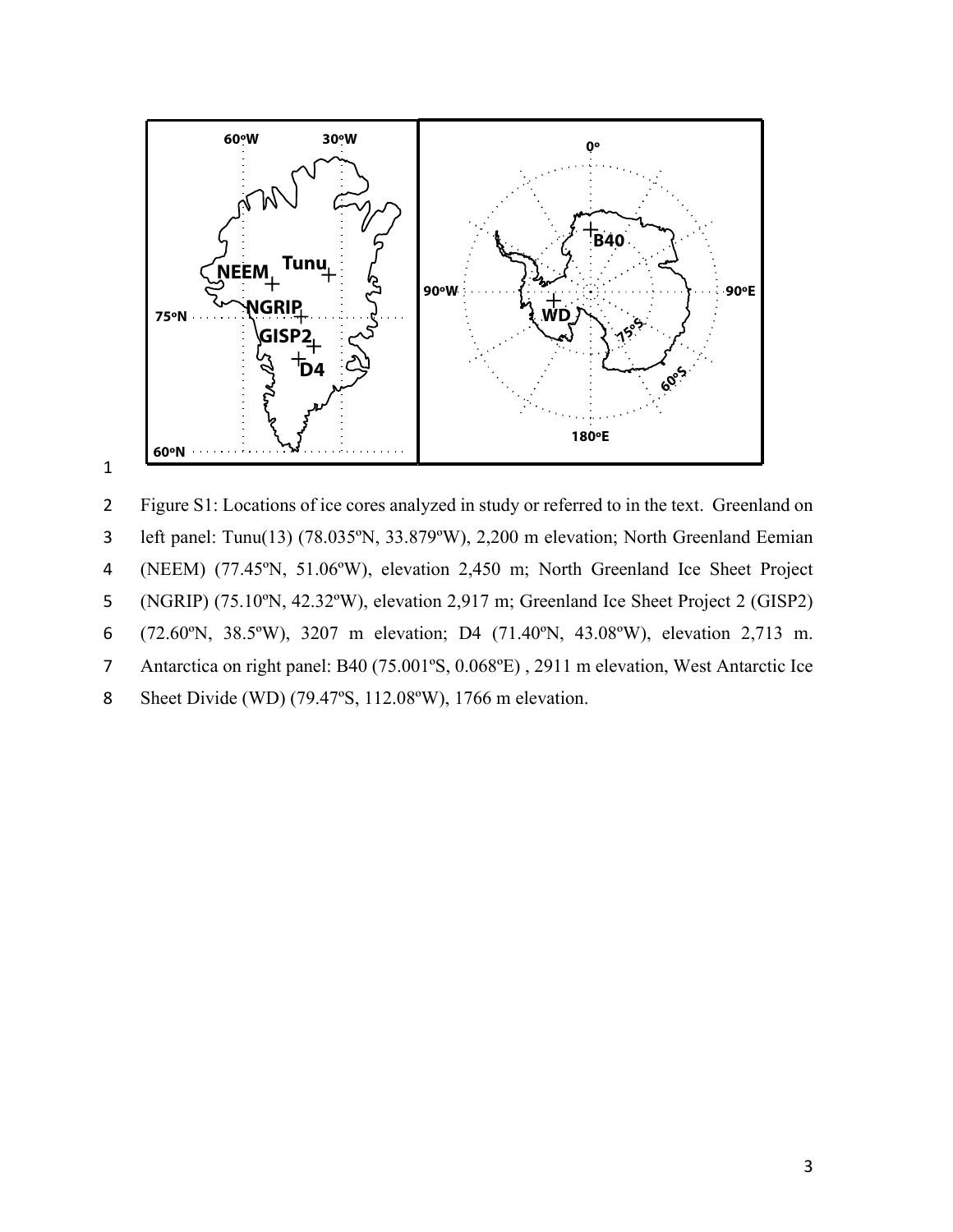

1 Figure S2: Upper panel) Relative smoothing of the analytical system (dashed lines) and 2 firn-based processes (solid line) for each ice core (see legend). Lower panel) Bode 3 magnitude plot showing magnitude of frequency response to filters representative of 4 analytical system and firn smoothing for different ice cores. If we assume that CH4 5 variability is present in the ice cores at a 1 yr periodicity, the fraction of the original 6 amplitude of that signal remaining after damping by the analytical system can be estimated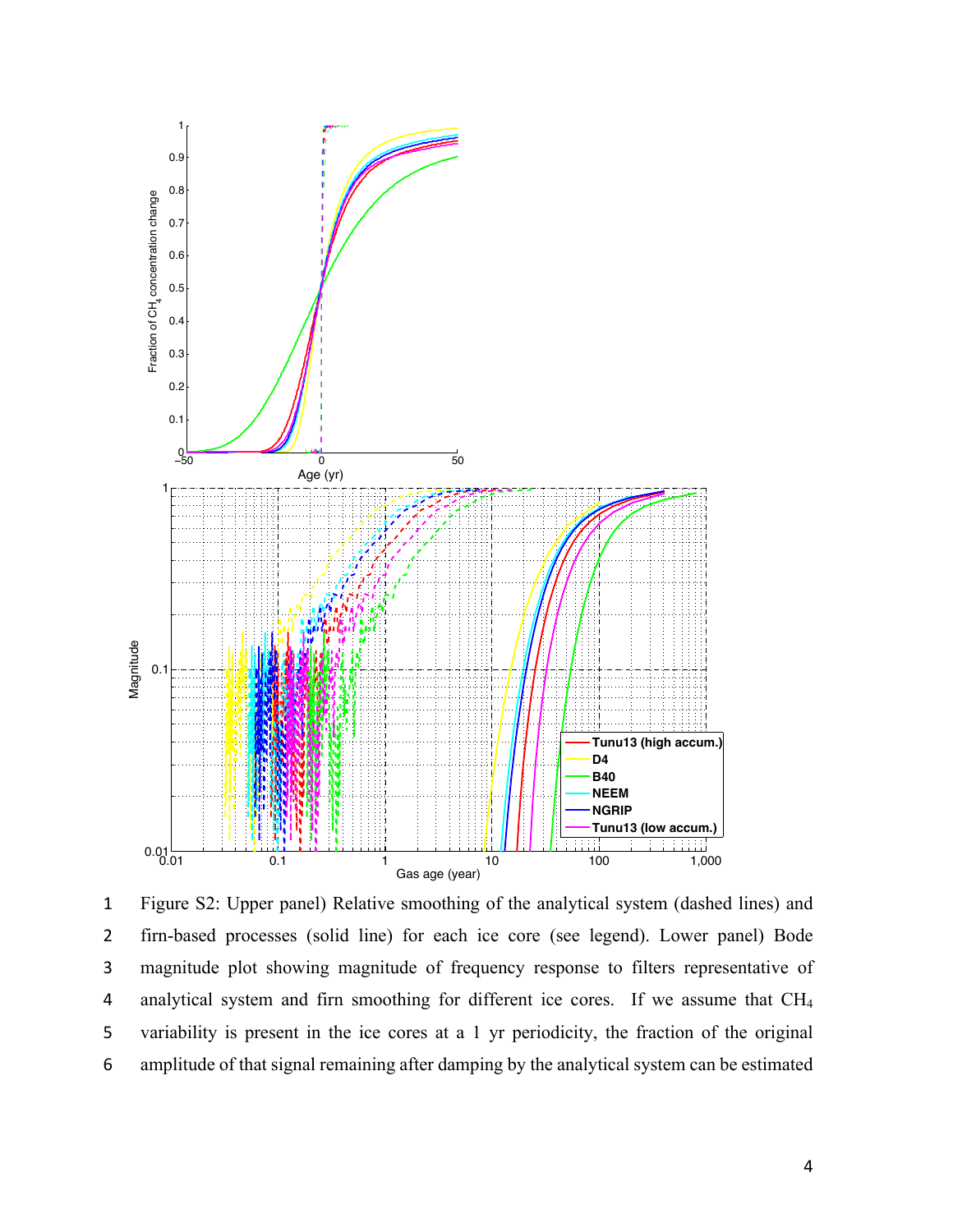- from this figure as: 0.4 for Tunu13 high accumulation, 0.8 for D4, 0.2 for B40, 0.65 for
- NEEM, 0.57 for NGRIP and 0.35 for Tunu13 low accumulation.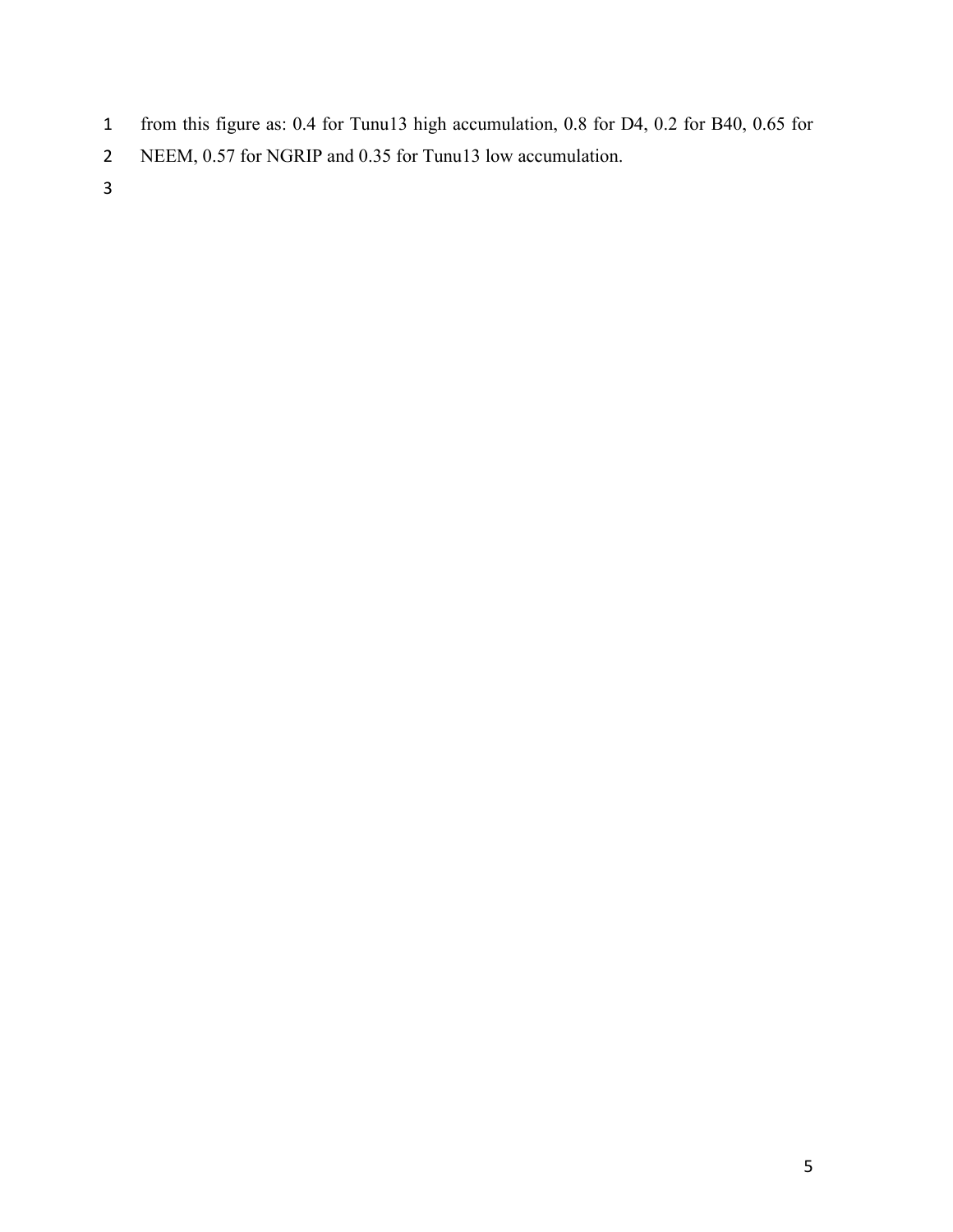

 Figure S3: Bi-plots to compare chemical concentrations in Tunu13 ice core at depths coincident with a full bubble-free layer (present across the melter stick surface area), partial bubble-free layer (present across part of melter stick surface area), bubble-free layers with anomalously high CH4 (continuous and discrete data) concentrations, and depths of bubbly 6 ice with no observed layers. Refractory black carbon (rBC), nitrate  $(NO<sub>3</sub>$ ) and ammonium 7 ( $NH_4^+$ ) are plotted. Bubble-free layers may be melt layers or wind crusts and it is difficult to distinguish between the two by eye.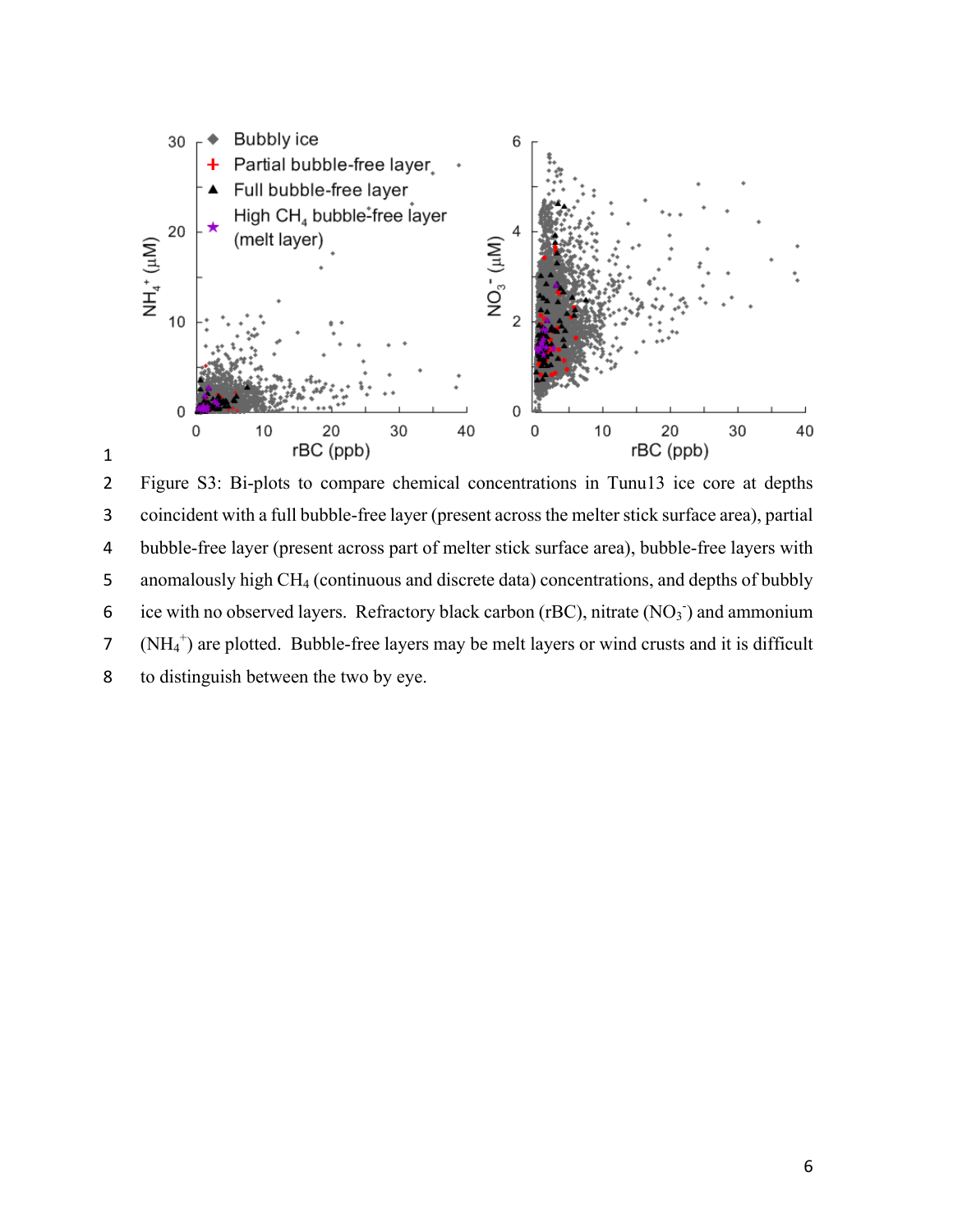

 Figure S4: Lock-in zone CH4 data for Tunu13 (green), D4 (violet) and B40 (orange) with cubic spline fits (black). Gas sample flow recorded by the laser spectrometer is also shown for each core. Vertical brown lines through Tunu13 data show position of melt layers. Abrupt increase in amplitude of signal variability indicates location of close-off depth in each core.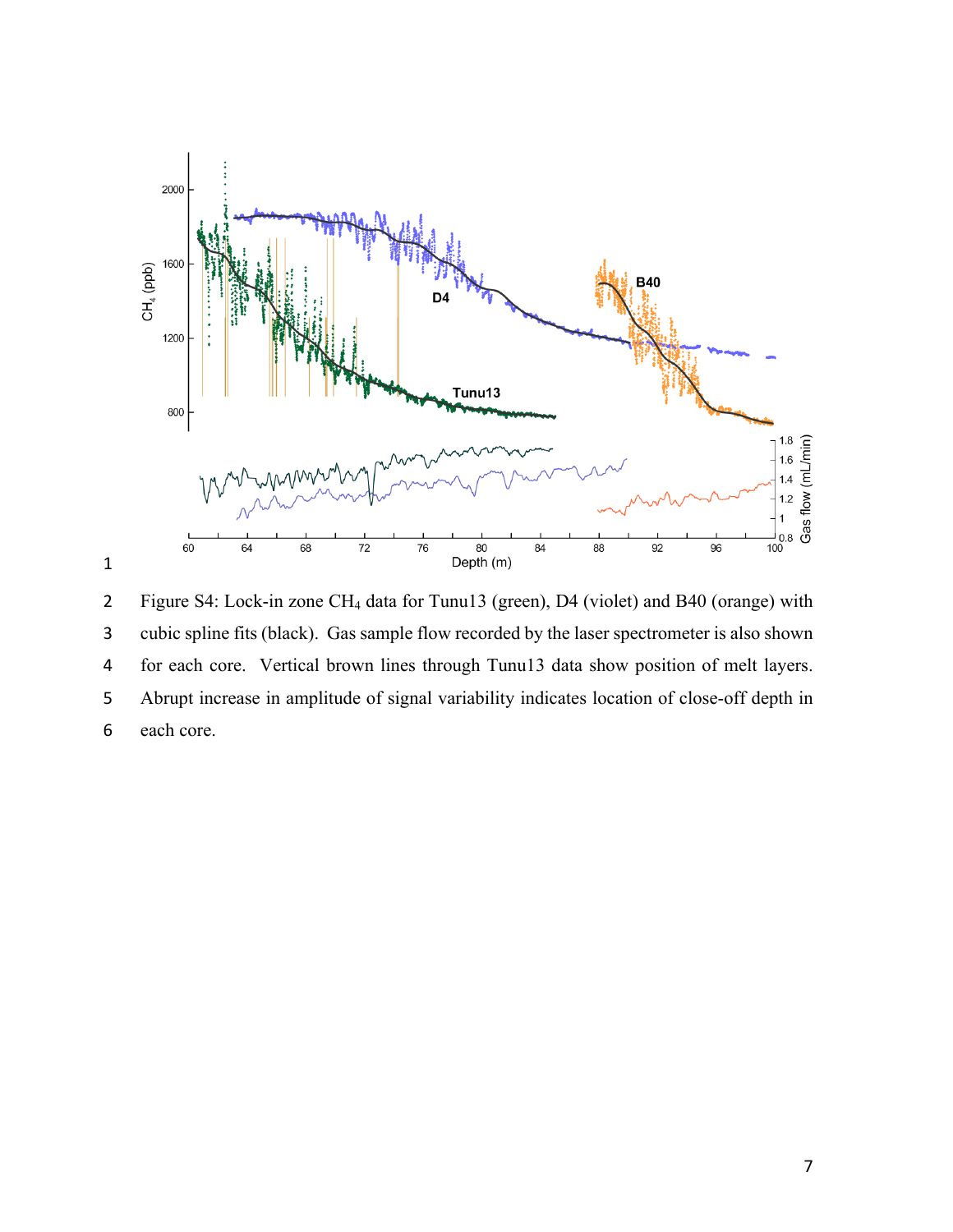

2 Figure S5: Relationship between magnitude of density variability  $(\alpha)$  and high frequency 3 CH4 variability (σ-CH4) as predicted by the CIC firn air transport model for the WAIS 4 Divide ice core. The scaling factor  $(\alpha)$  applied to the WAIS Divide high resolution density 5 information used by the model is varied between 0 and 1.6. When  $\alpha$ =1 the density is not 6 modified. A growth rate of 2.5 ppb  $yr^{-1}$  and an accumulation rate of 0.22 m (ice)  $yr^{-1}$  are 7 assumed.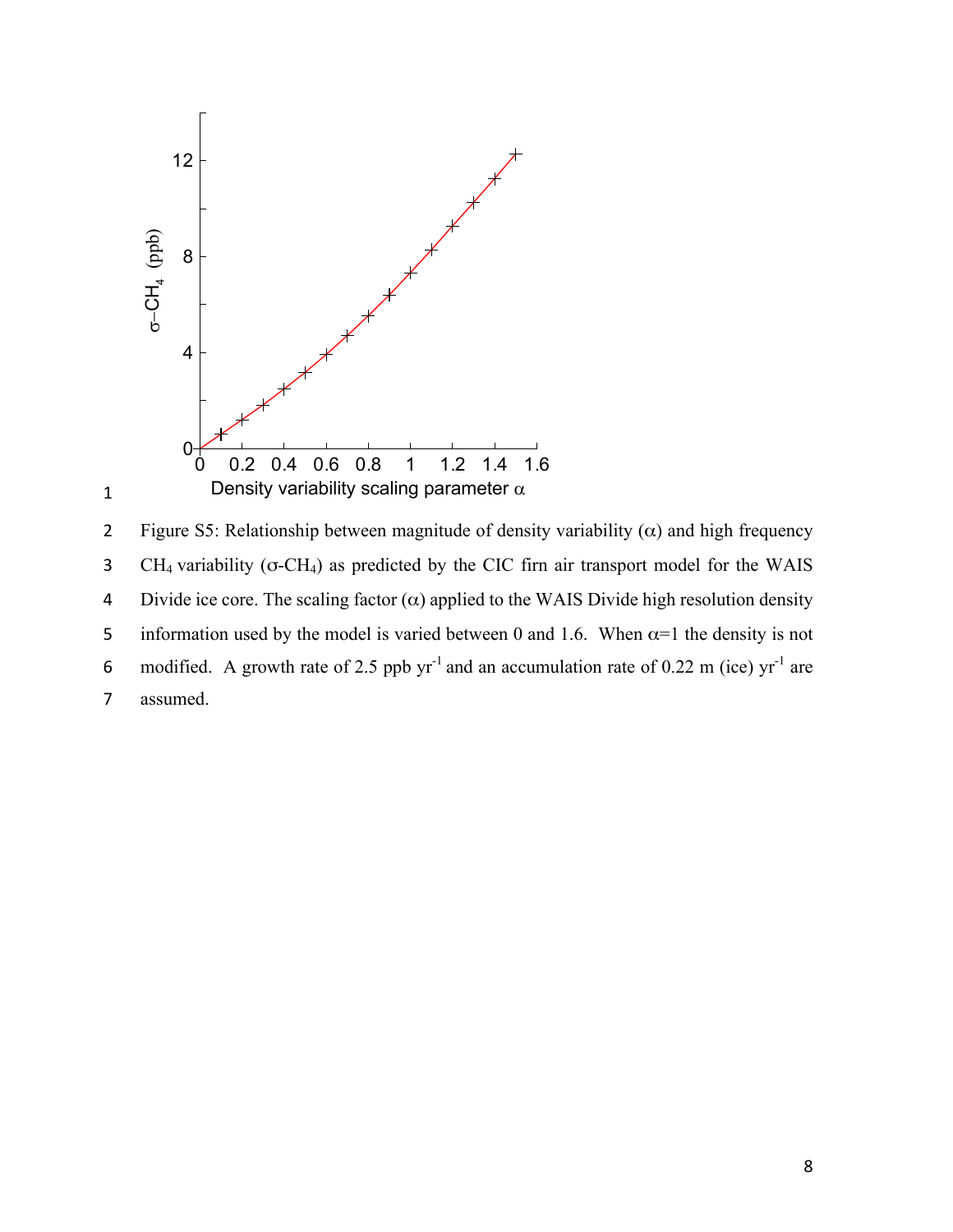| Ice core     | <b>Analysis</b><br>dates | Depth interval<br>(m) | Mean<br>melt rate<br>(cm/min) | Mean<br>(gas)<br>sampl<br>e flow<br>(sccm) | Melter-<br>head | De-<br>gasse<br>r | <b>System</b><br>respons<br>e time<br>(c <sub>m</sub> ) | <b>Solubility correction</b>                                    | Breaks/m<br>(mean $\pm$<br>$(s.d)**$ |
|--------------|--------------------------|-----------------------|-------------------------------|--------------------------------------------|-----------------|-------------------|---------------------------------------------------------|-----------------------------------------------------------------|--------------------------------------|
| <b>B40</b>   | $11 - 13/09/13$          | $200 - 122$           | 5.54                          | 1.59                                       | Standard        | M                 | 9.4                                                     | $CH_4cor=(7^{6}*CH_{4NOAA}^2)+(1.086*CH_{4NOAA})$               | $1.4 \pm 0.4$                        |
|              | 16-17/09/13              | $122 - 88$            | 5.54                          | 1.30                                       | Standard        | IL                |                                                         | $CH_4cor=(2^{-5}*CH_{4NOAA}^2)+(1.085*CH_{4NOAA})$              |                                      |
|              | 18/09/13                 | $157 - 148$           | 5.86                          | 1.35                                       | Standard        | IL                |                                                         |                                                                 |                                      |
| $D4*$        | $7 - 9/08/13$            | $146 - 61$            | 7.62                          | 1.54                                       | Small           | M                 | 13.0                                                    | $CH_4cor=1.1062$ <sup>*</sup> $CH_{4NOAA}$                      | $0.6 \pm 0.3$                        |
|              | 15/08/13                 | $145 - 123$           |                               | 1.54                                       | Small           | M                 |                                                         |                                                                 |                                      |
| <b>NEEM</b>  | $3 - 6/09/13$            | $573 - 491$ ,         | 5.70                          | 1.88                                       | Standard        | M                 | 9.7                                                     | $CH_4cor=(1^{-5}*CH_{4NOAA}^2)+(1.069*CH_{4NOAA})$              | $1.9 \pm 0.7$                        |
|              |                          | 444-399               |                               |                                            |                 |                   |                                                         |                                                                 |                                      |
|              | $7 - 8/10/13$            | 491-444               | 5.70                          | 1.76                                       | Standard        | IL                |                                                         | $CH_4cor=(4)$<br>$^{6*}CH_{4NOAA}^2$ + (1.114 $^*CH_{4NOOAA}$ ) |                                      |
| <b>NGRIP</b> | $30/09 -$                | 254-207, 108-91       | 5.72                          | 1.37                                       | Dual ring       | IL                | 9.7                                                     | $CH_4cor=(1)$                                                   | $2.1 \pm 0.6$                        |
|              | 4/10/13                  | 569-519               |                               |                                            | Dual ring       | IL                |                                                         | $^{5*}CH_{4NOAA}{}^{2})$ +(1.119*CH <sub>4NOOAA</sub> )         |                                      |
|              | 08/31/13                 | $91 - 74$             |                               |                                            | Standard        | IL                |                                                         |                                                                 |                                      |
| $T$ unu $13$ | 13-21/08/13              | $213 - 73$            | 5.94                          | 1.8                                        | Standard        | M                 | 10.1                                                    | $CH_4cor=(1^{-5}*CH_{4NOAA}^2)+(1.069*CH_{4NOAA})$              | $1.6 \pm 1.6$                        |

Table S1: Online system operating parameters and system performance. Please refer to footnotes for explanation.

\* Only D4 data analysed on 07/08/2013 from 126.4–129.2 m depth are used. All other D4 data from this date are not used in this study.

\*\*Values are mean #breaks/m calculated for each day of analysis. Individual metre-lengths of ice core may have contained more or less breaks. Melterhead: Three different styles were used: standard = as McConnell et al. (2002); small = smaller cross-sectional area; dual ring = new design with two concentric sample rings available for gas sampling.

Degasser: M=Membrana Liqui-cel Micromodule; IL=IDEX inline degasser.

System response time: Time taken for CH4 concentration to change between 10 and 90 % of total normalized concentration change resulting from switch between two different air standards mixed with degassed water and circulated through the analytical system (to mirror the pathway of the ice core sample). This value is converted to a depth using the melt rate.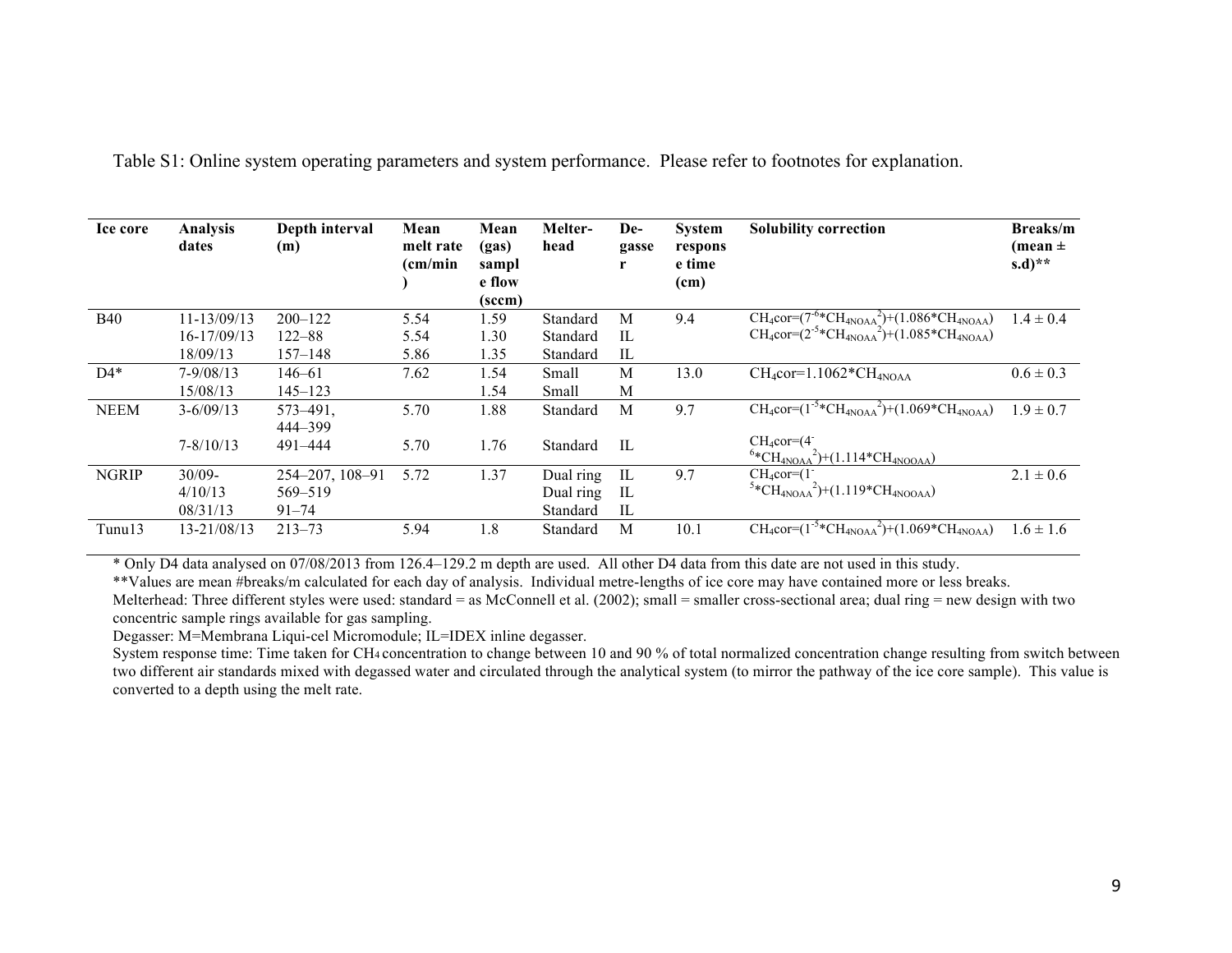| <b>Bottom</b><br>depth (m) | <b>Thickness</b><br>(mm) | <b>Excess</b><br>CH <sub>4</sub> (ppb)<br>peak<br>height) | <b>Continuous or</b><br>discrete CH <sub>4</sub><br>anomaly? | <b>High</b><br>CO? | <b>Main or B</b><br>core? |
|----------------------------|--------------------------|-----------------------------------------------------------|--------------------------------------------------------------|--------------------|---------------------------|
| 100.065                    | 10                       | 40                                                        | Contin.                                                      | Y                  | $\bf{B}$                  |
| 100.095                    | $<$ 5                    |                                                           |                                                              |                    |                           |
| 100.135                    | $<$ 5                    |                                                           |                                                              |                    |                           |
| 100.17                     | $<$ 5                    |                                                           |                                                              |                    |                           |
| 103.65                     | $<$ 5                    | 15                                                        | Contin.                                                      | Y                  | B                         |
| 103.465                    | $<$ 5                    |                                                           |                                                              |                    |                           |
| 103.47                     | $<$ 5                    |                                                           |                                                              |                    |                           |
| 108.855                    | $<$ 5                    | 15                                                        | Contin.                                                      | Y                  | Main                      |
| 112.48                     | $<$ 5                    | 60                                                        | Contin.                                                      | Y                  | Main                      |
| 112.515                    | 5                        |                                                           |                                                              |                    |                           |
| 113.925                    | $<$ 5                    | 30                                                        | Discrete                                                     | nd                 | Main                      |
| 152.76                     | $<$ 5                    | 40                                                        | Contin.                                                      | Y                  | Main                      |
| 153.29                     | $<$ 5                    | 10                                                        | Discrete                                                     | $\mathbf N$        | Main                      |
| 156.31                     | $<$ 5                    | 25                                                        | Discrete                                                     | N                  | Main                      |
| 180.66                     | $<$ 5                    | 30                                                        | Contin.                                                      | Y                  | Main                      |
| 180.68                     | $<$ 5                    |                                                           |                                                              |                    |                           |
| 181.75                     | $<$ 5                    | 15                                                        | Discrete                                                     | nd                 | Main                      |
| 194.62                     | 20                       | 20                                                        | Discrete                                                     | Y                  | Main                      |
| 194.625                    | $<$ 5                    |                                                           |                                                              |                    |                           |
| 201.35                     | $<$ 5                    | 80                                                        | Contin.                                                      | Y                  | Main                      |
|                            |                          |                                                           |                                                              |                    |                           |

Table S2: Bubble-free layers in Tunu13 ice cores associated with anomalously high CH4 signals and assumed to be melt layers

nd=no data